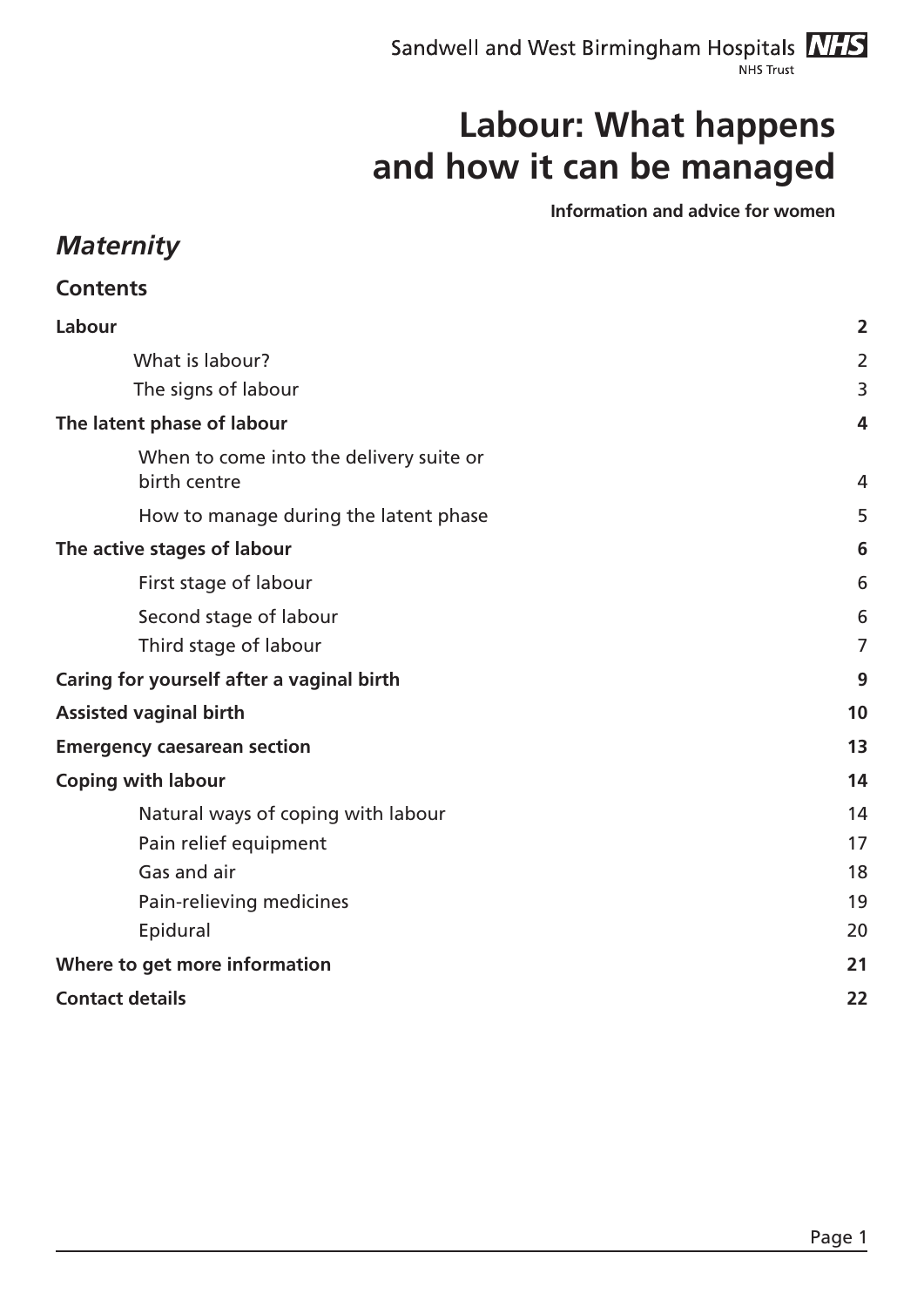**Information and advice for women**

## *Maternity*

Finding out you are going to become a parent can be exciting but also a little bit worrying.

This is a normal way to feel but there are lots of things for you to think about to help you prepare during your pregnancy.

Many women use the time they have during pregnancy to find out as much about giving birth as they can, so they can prepare for how they might cope. This booklet will help you prepare for your labour by giving you information about what will happen and the methods of pain relief that are available to help you.

### **Labour**

#### **What is labour?**

Labour is the process that causes your baby to be born. It involves having contractions, your cervix (the neck of your womb) opening, and your baby being pushed down through it and out of your vagina.



There are different stages to labour, beginning with the latent phase of labour. This is the build-up period before the start of labour, where your body gets ready for labour and your cervix (neck of your womb) opens up to 4cm. After this, you then move into the active stages of labour:

- **1. First stage of labour** your cervix dilates from 4cm to 10cm and you have strong contractions.
- **2. Second stage of labour** you push your baby out.
- **3. Third stage of labour** you deliver the placenta (afterbirth).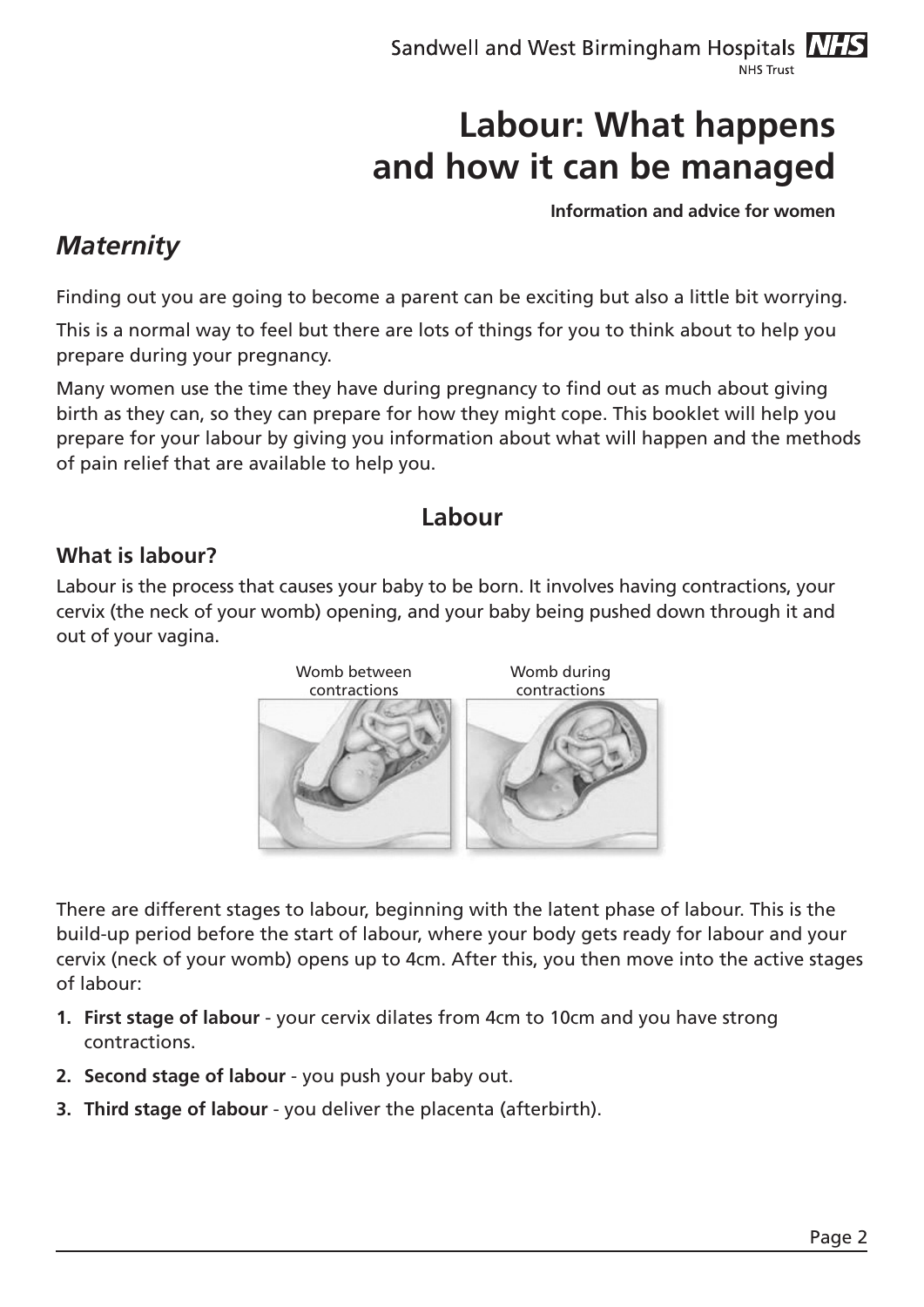**Information and advice for women**

## *Maternity*

#### **What are the signs of labour?**

When labour is starting you will usually have one of these signs, which may start to happen from 37 weeks of pregnancy onwards:

- **A** 'show' This is when the plug of mucus in your cervix comes out through your vagina. It may contain a small amount of blood and can come away all at once or over a few days.
- **• Waters breaking** The bag of waters that protects your baby inside the womb can break with a gush or trickle out slowly. Your waters can break at any stage in your pregnancy but it is more likely to happen during labour. If your waters break, put a pad on and call maternity triage for advice.
- **Contractions** Contractions, or 'surges', are when your womb tightens and relaxes in rhythm. They prepare your womb for labour and during labour help to push your baby out. Before labour you may have mild, irregular contractions called Braxton Hicks contractions. When labour starts they are painful and become regular. Some women describe contractions as being like 'much stronger period pains'.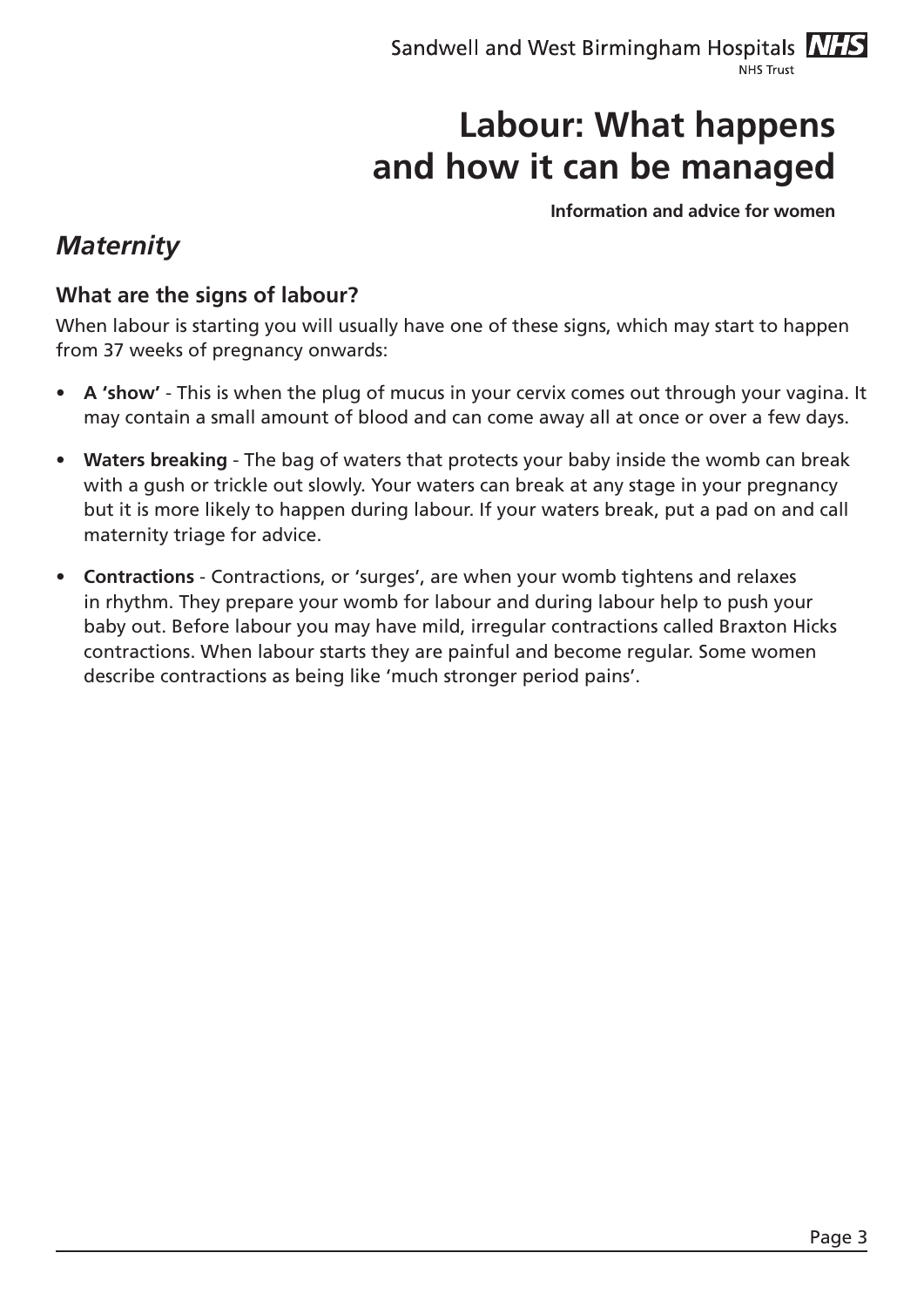**Information and advice for women**

### *Maternity*

## **The latent phase of labour**

The latent phase of labour is the build-up period before the start of labour. Before labour starts, the neck of the womb (cervix) is long, firm and closed. During the latent phase of labour your cervix thins and opens up (dilates) to 4cm. Once this has happened you will go into the first active stage of labour; this is when labour has become 'established'.

#### **How can I recognise the latent phase of labour?**

- You may have your 'show'. This can happen anytime form  $37 42$  weeks of pregnancy.
- You might go to the toilet regularly to move your bowels (poo).
- You may have increased vaginal discharge and might feel as if you are leaking; this is normal.
- You may have backache or tummy cramps.
- You will experience some sharp pains known as Braxton Hicks contractions, which may become more noticeable and more frequent, lasting 30 – 45 seconds. This is normal and can last on and off for days.

#### **How can I tell the difference between labour contractions and Braxton Hicks contractions?**

| <b>Braxton Hicks contractions</b> |                                            | <b>Labour contractions</b> |                                            |
|-----------------------------------|--------------------------------------------|----------------------------|--------------------------------------------|
|                                   | The contractions are irregular.            | $\bullet$                  | The contractions are frequent and          |
|                                   | They last for less than 1 minute.          |                            | regular.                                   |
|                                   | The contractions do not get closer         | $\bullet$                  | They happen every $3 - 4$ minutes and last |
|                                   | together.                                  |                            | for more than 1 minute.                    |
| <b>Braxton Hicks contractions</b> |                                            | <b>Labour contractions</b> |                                            |
|                                   | They become less painful or less frequent. | $\bullet$                  | They feel stronger and more painful.       |
|                                   | Resting may stop them.                     |                            |                                            |
|                                   | You feel them in the front and groin       |                            |                                            |
|                                   | area.                                      |                            |                                            |

#### **When should I come into the delivery suite or birth centre?**

Most women worry about when to come to the delivery suite or birth centre. Before you come in, call maternity triage for advice. Call us if:

you are having regular labour contractions example that the page 4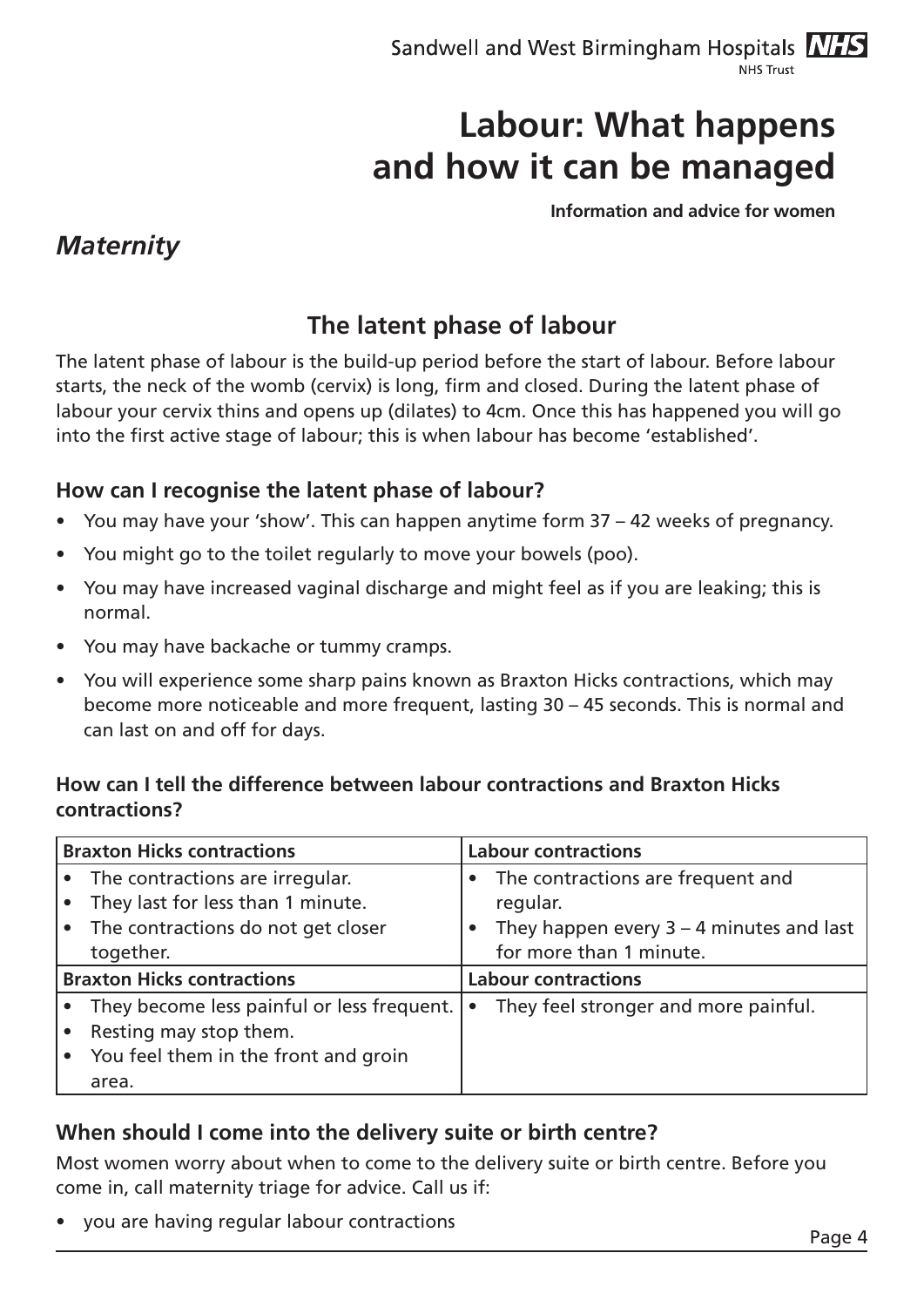**Information and advice for women**

### *Maternity*

- your waters break
- you have any bleeding from your vagina
- your baby has not moved the way it normally does during the last 24 hours
- you have tried all the tips to cope on page 7 but are in more pain than you expected
- you are worried at all.

If you are invited to come into the hospital or delivery suite then take an overnight bag with you. When you arrive you will be examined to find out if you are in established labour or not. If your labour has not yet established you may be asked to return home, because this is considered to be the best place for you to be during the latent phase.

#### **How to manage during the latent phase of labour**

When you are in the latent phase of labour the best place for you to be is at home where you can feel more comfortable and relaxed. The following tips will help you to manage your pain, and help your labour to progress:

- Do some light housework or go for a walk.
- Eat and drink as normal, unless you feel sick  $-$  it is important to keep your energy levels up so eat some small snacks that are high in calories and drink plenty of water.
- Make sure that you are going to the toilet normally.
- Rock your pelvis and sway your hips.
- Have a warm bath or shower the warm water will help to soothe your pain.
- Put your TENS unit on if you have one. (See page 24 for more information about TENS.)
- To help yourself relax and get some sleep between tightening; use massage, aromatherapy, relaxation techniques and breathing techniques. You can find out more about these on the next few pages.
- Take 2 paracetamol (500mg) tablets every 4 hours, but do not take more than 8 tablets in 24 hours.
- • Call your birth partner for support.
- Have sex kissing, cuddling and having an orgasm all make your body produce the hormone oxytocin, which makes the muscles in your womb contract and helps to progress your labour.

You can find more detailed information about the latent phase of labour and how to cope in our leaflet 'The latent phase of labour'.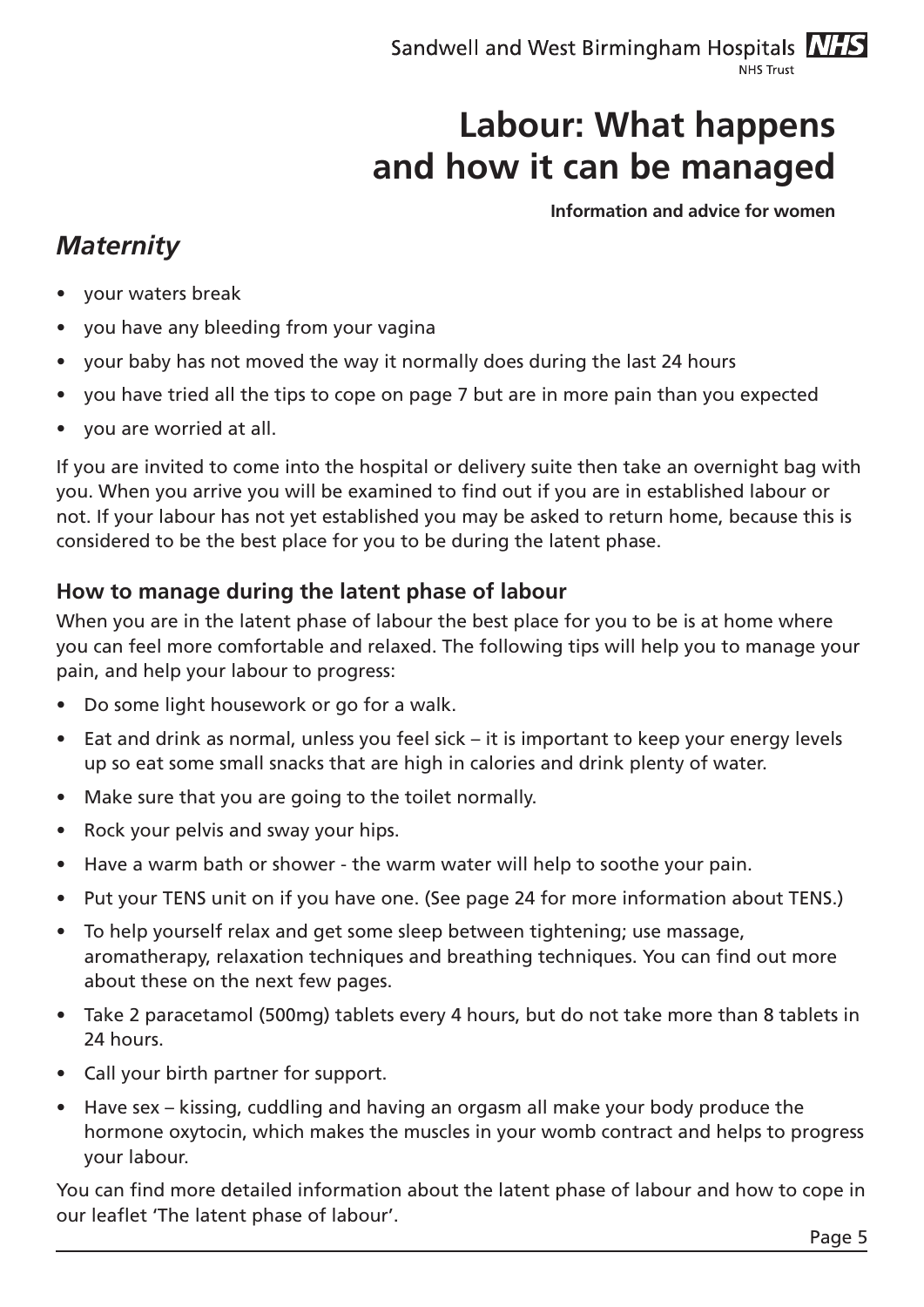**Information and advice for women**

### *Maternity*

## **The active stages of labour**

#### **The first stage of labour**

The first stage of labour is generally the longest, especially if this is your first baby. This part of labour begins when your cervix is 4cms dilated and you are experiencing regular contractions. This continues until your cervix reaches 10cm dilated and the contractions are very strong and close together, usually every 2 minutes and lasting up to 90 seconds.

#### **What can I do to help?**

During this stage it is much better to be upright and moving around during the contractions as this helps your womb to contract better and to push the baby down further.

#### **The 'transition' stage**

As the first stage of labour comes to an end your contractions will be strong and frequent and your cervix will almost be fully dilated. This is called the 'transition' stage. By this time you might feel tired, tearful and want to give up. Some women even get very angry with whoever is with them. You might feel shaky, shivery and sick. You will need a lot of support to get through this stage. If you feel like shouting or can feel pressure in your bottom, focus on your breathing to help you or get through each contraction.

Although your cervix might be 10cm dilated, your baby's head still has to do some tricky manoeuvres to help you push him/her out easily.

#### **The second stage of labour**

The contractions in the second stage are more powerful and being in an upright position will help you push your baby out more easily. Some women find that being on their knees holding the back of a chair is helpful. Others find squatting helps, it is up to you. At this stage you may feel pressure on your bottom and may empty your bowels (poo). Don't be embarrassed – this is quite normal and your midwife and doctor will be used to it.

As you get the urge to push you will feel your baby's head coming slowly through your birth canal. Imagine you are sitting on the toilet and this gives you an idea of what you need to do.

As you push, you will eventually feel your baby's head at your vagina. It may slip backwards

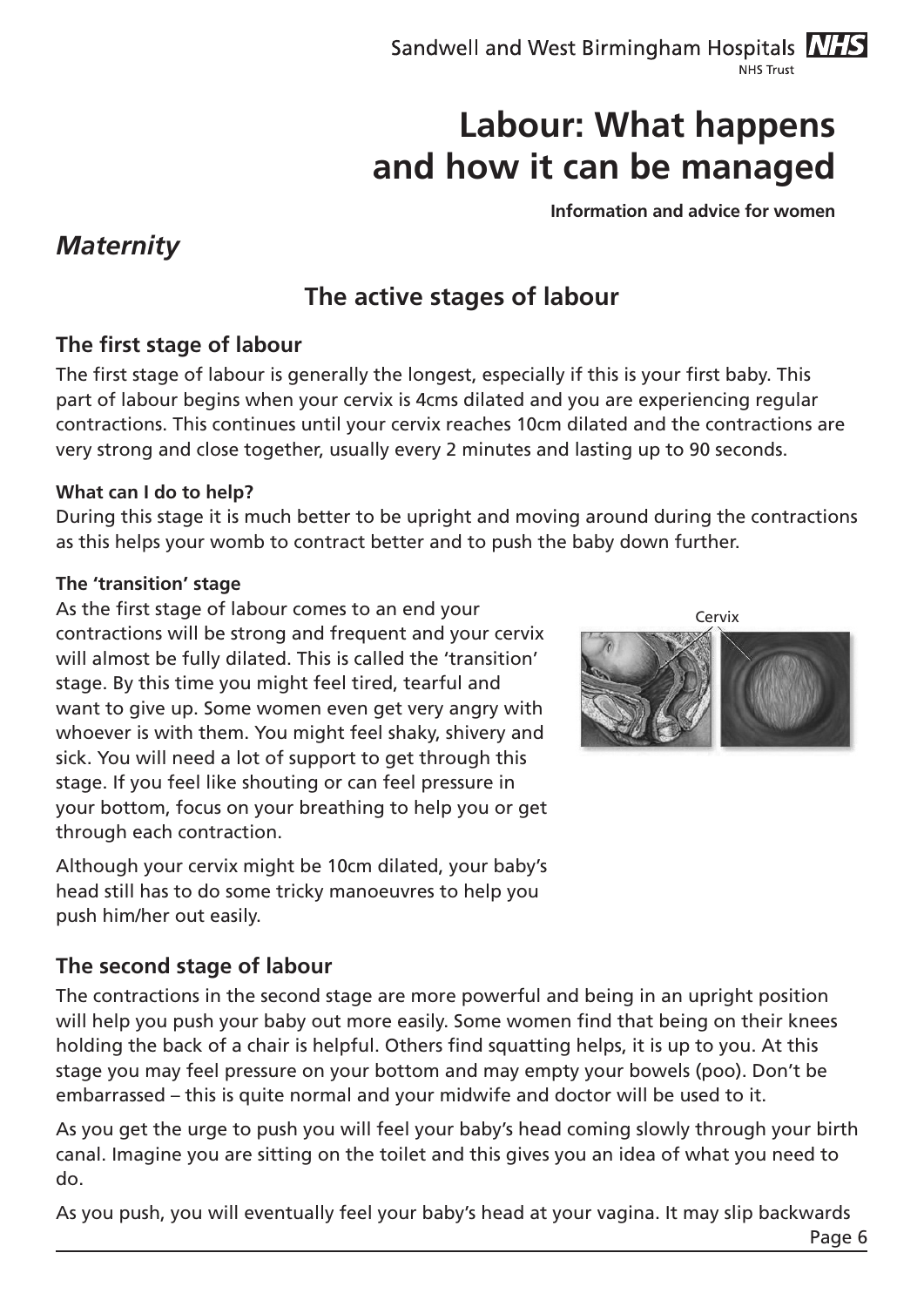**Information and advice for women**

## *Maternity*

when the contraction finishes for a while but will eventually stay there and you will start to feel a stinging or burning sensation as the head begins to stretch your perineum (the skin between your vagina and anus).

Don't be afraid - some women panic a little at this point but your midwife will guide you through and tell you when to breathe and how hard to push. This can make a difference in helping your baby out and avoiding a tear.

If your baby is distressed, your midwife may make a small cut to your vagina (called an episiotomy) to help your baby out. If you need an episiotomy you will be given a local anaesthetic injection before it to numb the area.

If you are struggling to push your baby out you may need some help either with forceps or a ventouse. This is called an assisted birth. Around 12 out of 100 women need help to give birth this way. See page 14 for more information about assisted birth.

For more information about perineal tears and care after a tear or episiotomy please see the leaflet 'Perineal tears'.

#### **When your baby is born**

Once your baby is born he/she will be passed straight to you to hold closely. We encourage all parents to have skin-to-skin contact with their new baby. This will help you and your baby to bond, will comfort your baby and will help you to produce breast milk.

After a few minutes, your baby's umbilical cord can be cut by a parent or your midwife; you can choose who does this. Waiting a few minutes before cutting the cord is called 'delayed cord clamping'. The benefit of this is that your baby will get vital nutrients from you for a few extra minutes, but will benefit from these nutrients for up to 6 months. The risk of this is that your baby could develop jaundice (a yellow colour to their skin and whites of their eyes), which is common in babies. Jaundice only lasts up to a couple of weeks, but your baby may need treatment for it.

#### **The third stage of labour**

In the third stage of labour you deliver the placenta. This your baby's life-support system that has supplied him/her with nutrients and taken waste products away, as they have grown inside you. You can either allow your placenta to deliver naturally (natural third stage), or you can have an injection to help you deliver the placenta more quickly (managed third stage).

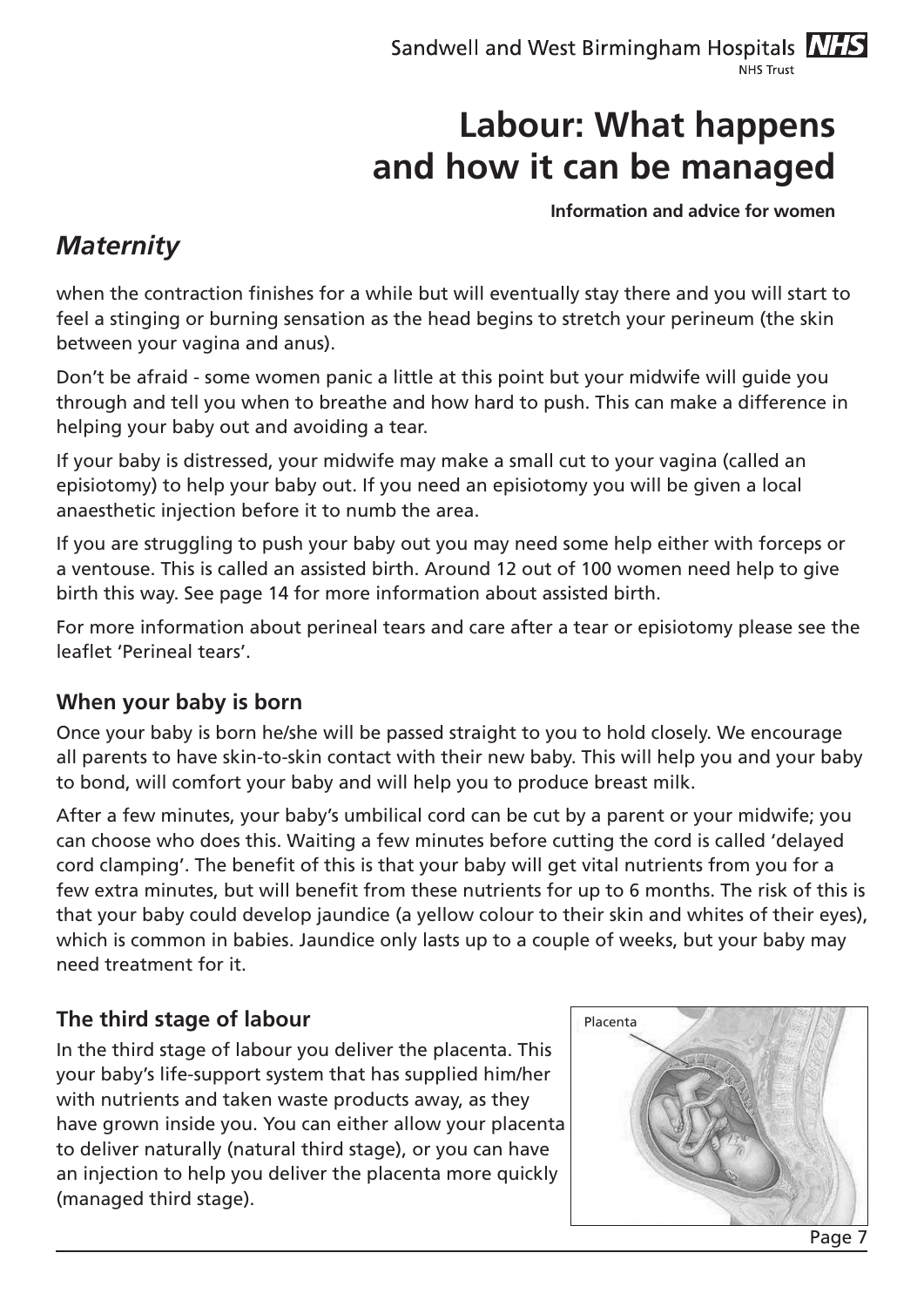**Information and advice for women**

### *Maternity*

#### **Natural third stage**

If you choose a natural third stage, you will start to experience contractions again a few minutes after your baby is born, but they are not as strong as before. You will probably feel that you want to push. The placenta, together with the membranes of the empty bag of waters, will pass down and out of your vagina.

Delivering the placenta naturally usually takes around 5 - 15 minutes, but it can take up to an hour.

#### **What are the benefits of a natural third stage?**

- • Blood loss after birth stops quicker.
- You do not need to have an injection and can allow things to happen naturally.

#### **What are the risks of a natural third stage?**

- You are more likely to have heavy bleeding that needs treatment with a blood transfusion.
- There is a chance that you may not have delivered the placenta after 1 hour. If this happens you may need an injection to help.

#### **Managed third stage**

A managed third stage means having an injection in your leg as your baby's head is being born to make your womb contract. After your baby is born the contractions will be quick and strong and your midwife will then pull gently on the umbilical cord and catch the placenta as it comes away. It will usually be complete in 15 minutes.

#### **What are the benefits of a managed third stage?**

- You are less likely to have heavy blood loss. This means that you are also less likely to develop anaemia and need a blood transfusion.
- • It usually takes less time than a natural third stage.

#### **What are the risks of a managed third stage?**

- The medication in the injection can make you feel sick, vomit and have a headache.
- The medication can make your blood pressure higher for a short time.
- Blood loss after the birth will carry on for longer.

#### **What happens next?**

When you have delivered the placenta you will be made comfortable and given some refreshments. If you have had an episiotomy or a perineal tear that needs stitches you will be given a local anaesthetic to numb the area and this will be repaired with stitches. You will then be given time alone with your baby before being moved to the ward.<br>Page 8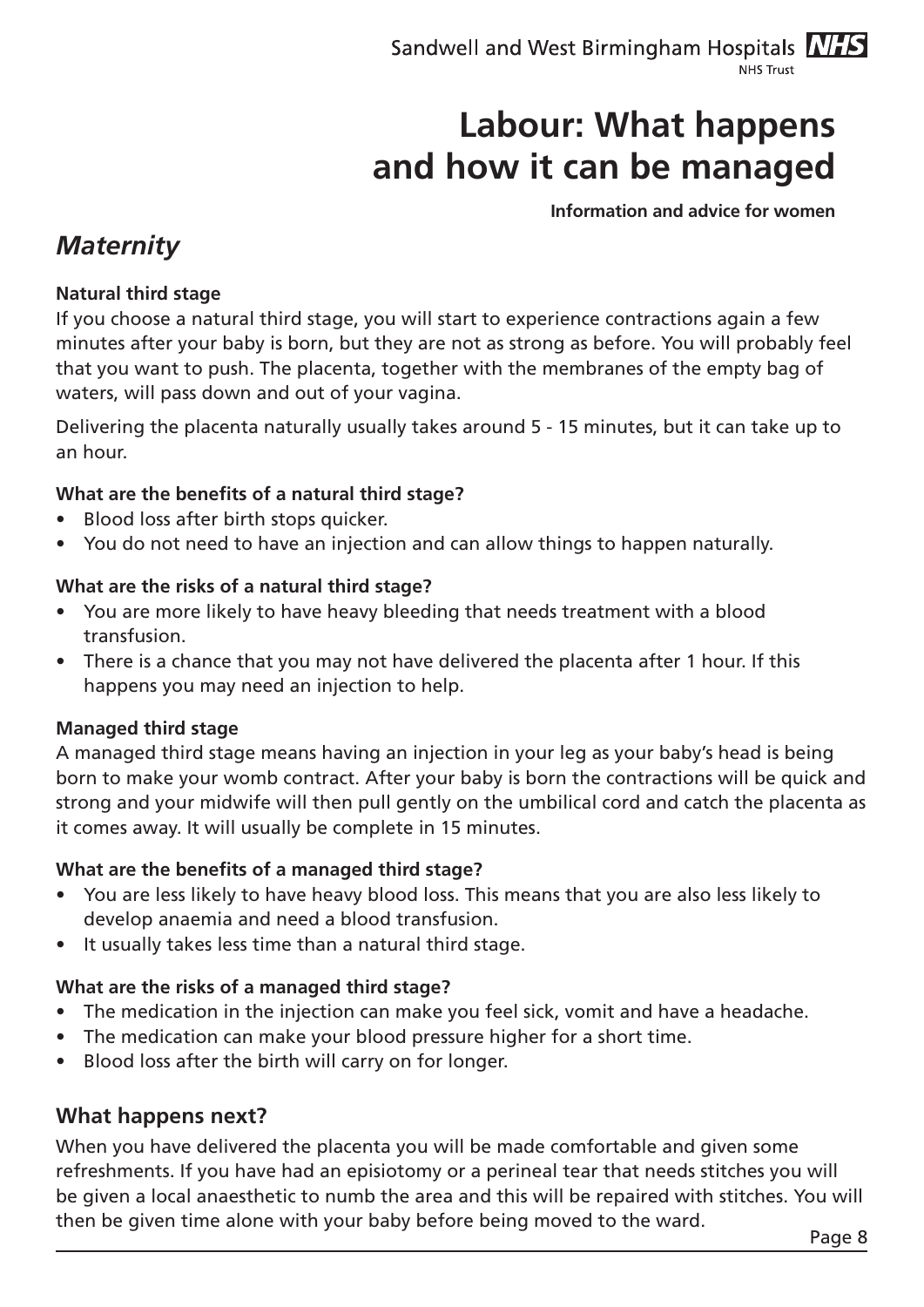**Information and advice for women**

### *Maternity*

## **Caring for yourself after a vaginal birth**

After the birth of your baby it is important that you continue to look after yourself by doing the following:

- **Eat a healthy balanced diet** particularly if you are breastfeeding.
- **Take care with personal hygiene** particularly if you have stitches or grazes as they could become infected if you do not keep them clean. Make sure you wash daily and keep your perineum clean. If you have grazes or have had stitches to repair a tear, please see our 'Perineal tears' leaflet for more advice.
- **• Take regular rest to start with** after a while, take a walk every day with your baby to help you get back into exercise slowly.
- If you have any concerns about your body or your emotions after having your baby please discuss these with your midwife or your GP.

#### **Symptoms to report**

If you experience any of the following symptoms after giving birth to your baby please call maternity triage straight away:

- A sudden increase in vaginal blood loss
- Feeling faint or dizzy
- **Heart palpitations or a fast heartbeat**
- • A temperature of 38°C or above
- **Shivering**
- Tummy pain
- Vaginal discharge that has a smell
- • Shortness of breath
- Chest pain
- Pain, swelling or redness in one of your legs
- Headaches along with sickness or problems with your vision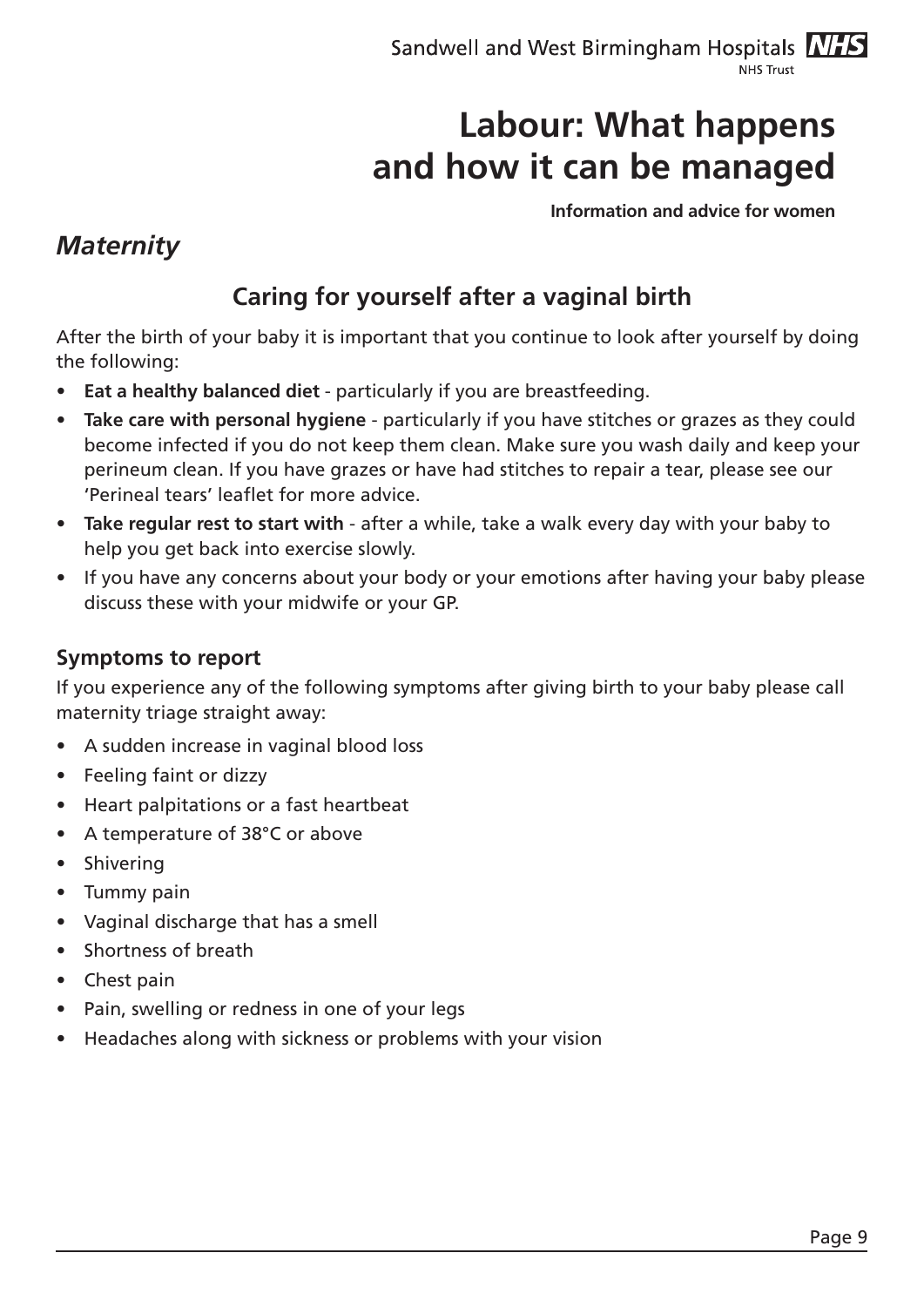**Information and advice for women**

### *Maternity*

## **Assisted vaginal birth**

#### **What is an assisted vaginal birth?**

An assisted vaginal birth is where you need help to push your baby out. 10 - 13 out of 100 women need help to give birth, either by ventouse or forceps delivery. If you have been pushing for a long time but your baby is not moving very much, or if your doctor or midwife is concerned about your or your baby's condition, they will advise that you have an assisted birth. This can only be performed on the delivery suite so if you are in one of the birth centres or at home you will need to be transferred to the delivery suite.

Before having an assisted vaginal birth you will either be given an epidural or a pudendal block to help with the pain. A pudendal block is a local anaesthetic injection which the doctor gives through your vagina, into your bottom. For more information about epidurals see page 28.

#### **Ventouse delivery**

A ventouse is a small suction cup/vaccuum that that is attached to a suction pump. The suction cup can be applied to your baby's head and the suction can then help to ease your baby out. To have a ventouse delivery your cervix needs to be fully dilated to 10cms, and your baby's head needs to be in the right position. If your baby's head is not in the right position, the cup can't be put on your baby's head properly, or if the ventouse delivery hasn't worked, your doctor may try forceps instead.

#### **Forceps delivery**

In a forceps delivery, curved metal instruments are put inside your vagina, fitted around your baby's head and then locked together so they don't slip. A doctor can then pull on the forceps to help your baby out. A forceps delivery is usually done if a ventouse delivery is not possible.

#### **What happens in an assisted vaginal birth?**

- 1. The doctor will explain the procedure to you fully and ask for your consent before they begin.
- 2. Your legs will be raised and supported so the doctor can see clearly.
- 3. The area around your vagina will be cleaned.
- 4. A small tube called a catheter will be put into your bladder to empty it of urine. Page 10

Vacuum-assisted birth



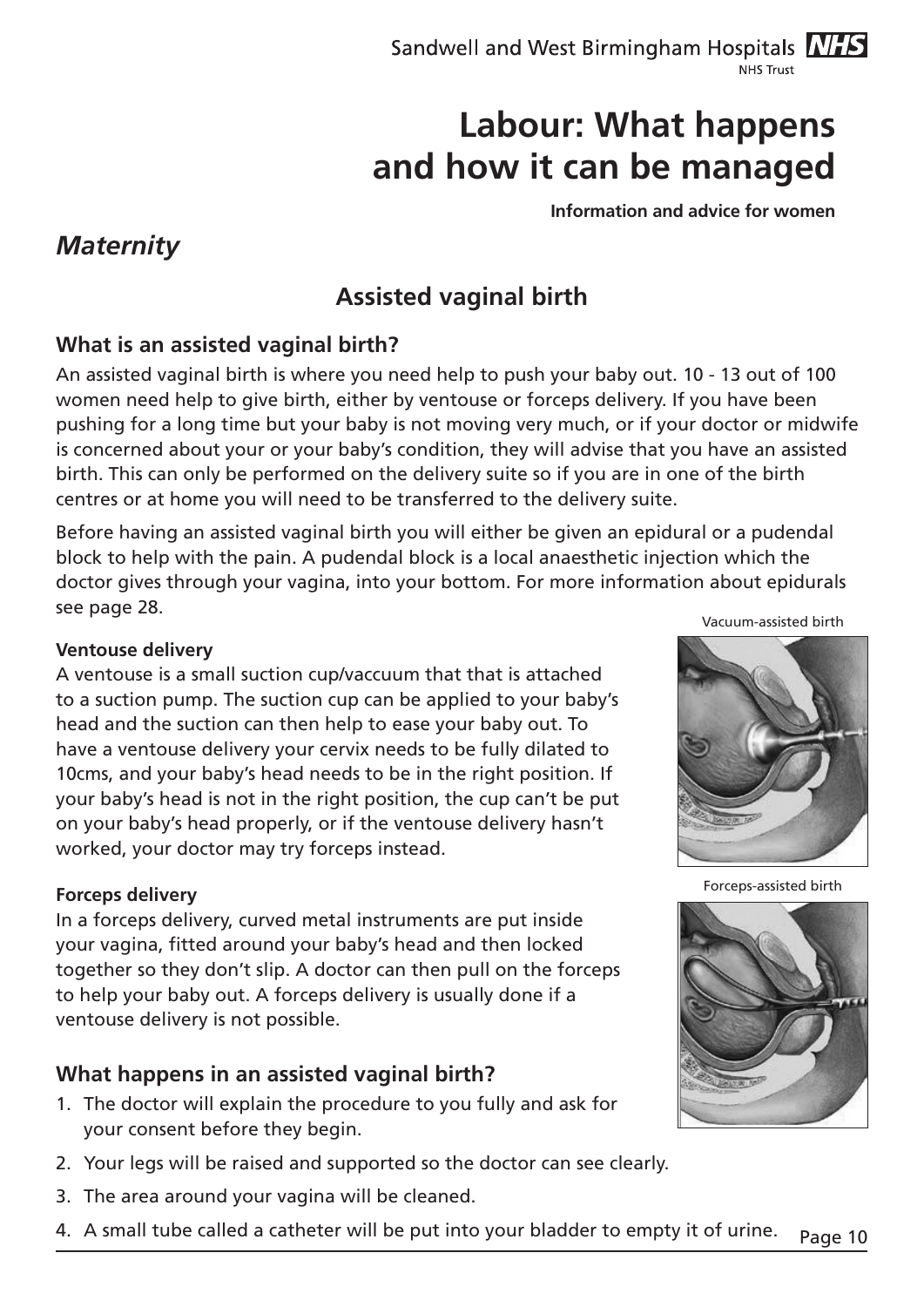#### **Information and advice for women**

### *Maternity*

- 5. The doctor will do an internal examination to find out the position of your baby's head.
- 6. For a ventouse delivery the doctor will fit a suction cup onto your baby's head and connect it to a suction pump. For a forceps delivery the doctor will put the forceps into your vagina and fit them around your baby's head.
- 7. The doctor will ask you to push and will help to ease your baby out.

#### **What are the benefits of an assisted vaginal birth?**

The benefits of having an assisted vaginal birth are:

- It helps you to push your baby out. You may need this help because you are tired from pushing for a long time, or because the doctor or midwife is concerned about you or your baby's condition.
- You still have to push to give birth.
- It has fewer risks than a caesarean section, and you will recover more quickly from an assisted vaginal birth than from a caesarean.

If you have a ventouse birth, the benefits of this over having a forceps birth are:

- Ventouse birth causes less damage and bruising to your perineum (the area between your vagina and anus).
- Your baby will have less marks or bruising.

#### **What are the risks of an assisted vaginal birth?**

There is a risk that an assisted vaginal birth may not work. If you are having ventouse and this is not successful, your doctor may try forceps or you may need to have a caesarean. If you are having a forceps delivery and this is not successful, you will need to have a caesarean section.

#### **Risks to you**

- **Damage to your perineum:** 1 4 out of 100 women who have a ventouse delivery, and 8 -12 out of 100 women who have a forceps delivery will have a 3rd or 4th degree tear to their perineum (the area between your vagina and anus). This will need to be repaired by a doctor.
- **Damage to your vagina:** Most women will have at least some minor tears to their vagina or vulva (the area around your vagina) after an assisted birth. 1 out of 10 women who have a ventouse delivery, and 2 out of 10 women who have a forceps delivery will have a significant tear to their vagina or vulva. This will need to be repaired by a doctor.<br>Page 11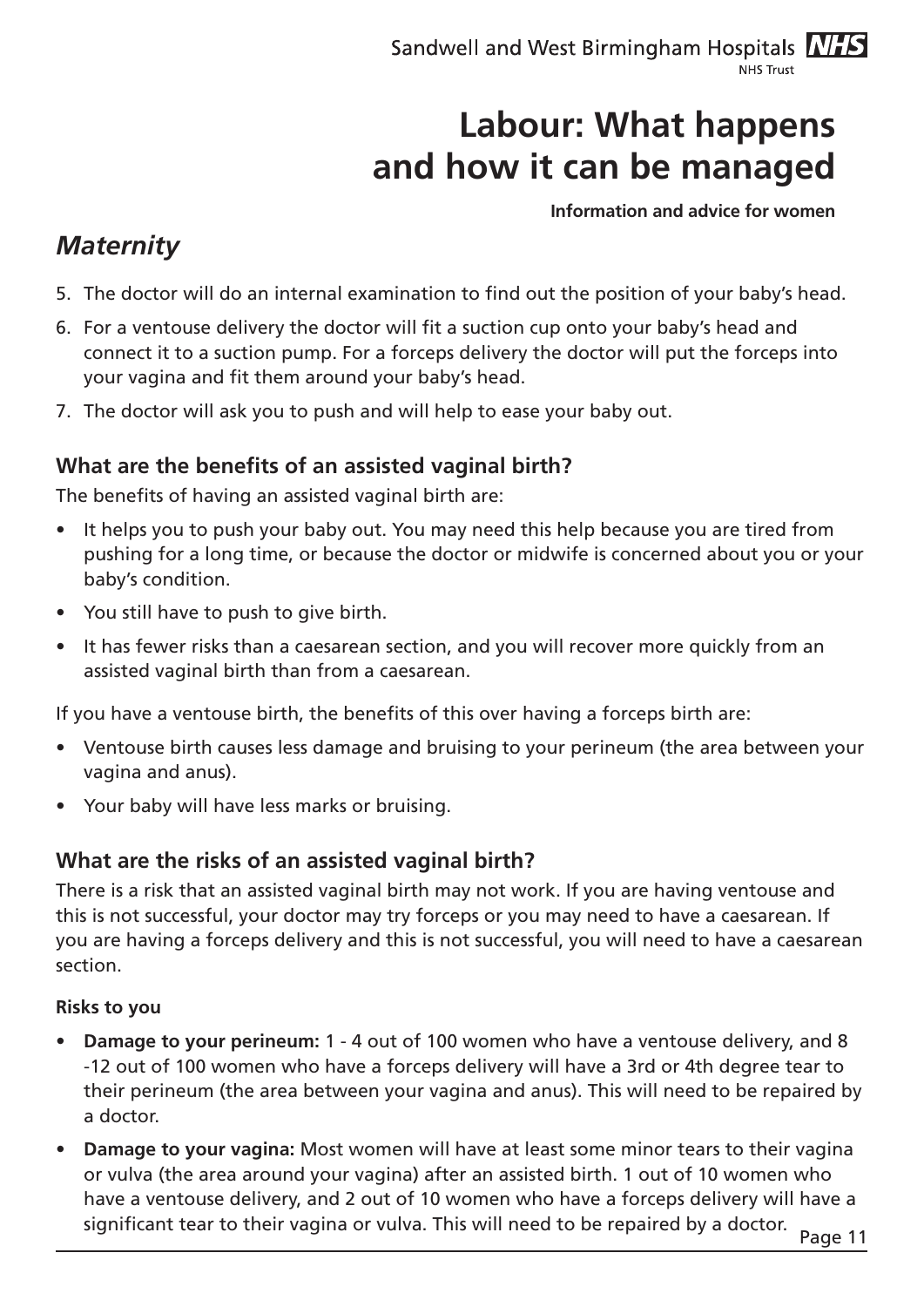**Information and advice for women**

### *Maternity*

- **Heavy bleeding:** 1 4 out of 100 women experience heavy bleeding after an assisted birth. This could need treatment with a blood transfusion.
- **• Needing a cut to your perineum (an episiotomy):** 5 6 out of 10 women having ventouse and 9 out of 10 women having forceps will need a cut to the perineum to be made so that the baby can be helped out.
- **• Problems going to the toilet:** It is quite common to experience problems passing urine or faeces after an assisted birth, or to experience some incontinence. These problems usually resolve quickly but if you do have any ongoing problems please speak to your midwife who can refer you to specialist services.

#### **Risks to your baby**

- **Marks from the forceps or ventouse:** Most babies delivered with forceps will have marks on their face from where the forceps were applied, which will fade with time. Most babies delivered with ventouse will have a cup marking on their scalp, which will also fade with time. 1 in 10 babies will have some minor cuts to their face or scalp from the forceps or ventouse.
- **Damage to the nerve in the baby's face:** Forceps can damage the nerve in your baby's face and cause it to become paralysed (called facial nerve palsy). This happens to less than 1 in 1000 babies.
- **Bleeding between the baby's skull and scalp:** This happens to 1 12 out of 100 babies and is called a cephalhaematoma. It doesn't usually cause the baby any long-term harm but it can take up to 6 - 8 weeks for the swelling to go down.
- **• Significant bleeding in the baby's head:** This happens to between 5 60 out of 10,000 babies.
- **Bleeding behind the baby's eyes:** This happens to 17 38 out of 100 babies and is usually minor.
- **Jaundice:** 5 15 out of 100 babies born by assisted delivery develop jaundice in the first few weeks of life. This causes their skin and the whites of their eyes to have a yellow colour. Jaundice usually gets better on its own without any treatment.

Your midwife will assess your baby when he/she is born and if they suspect any problems can ask for them to be assessed by a neonatal doctor and be given any necessary treatment.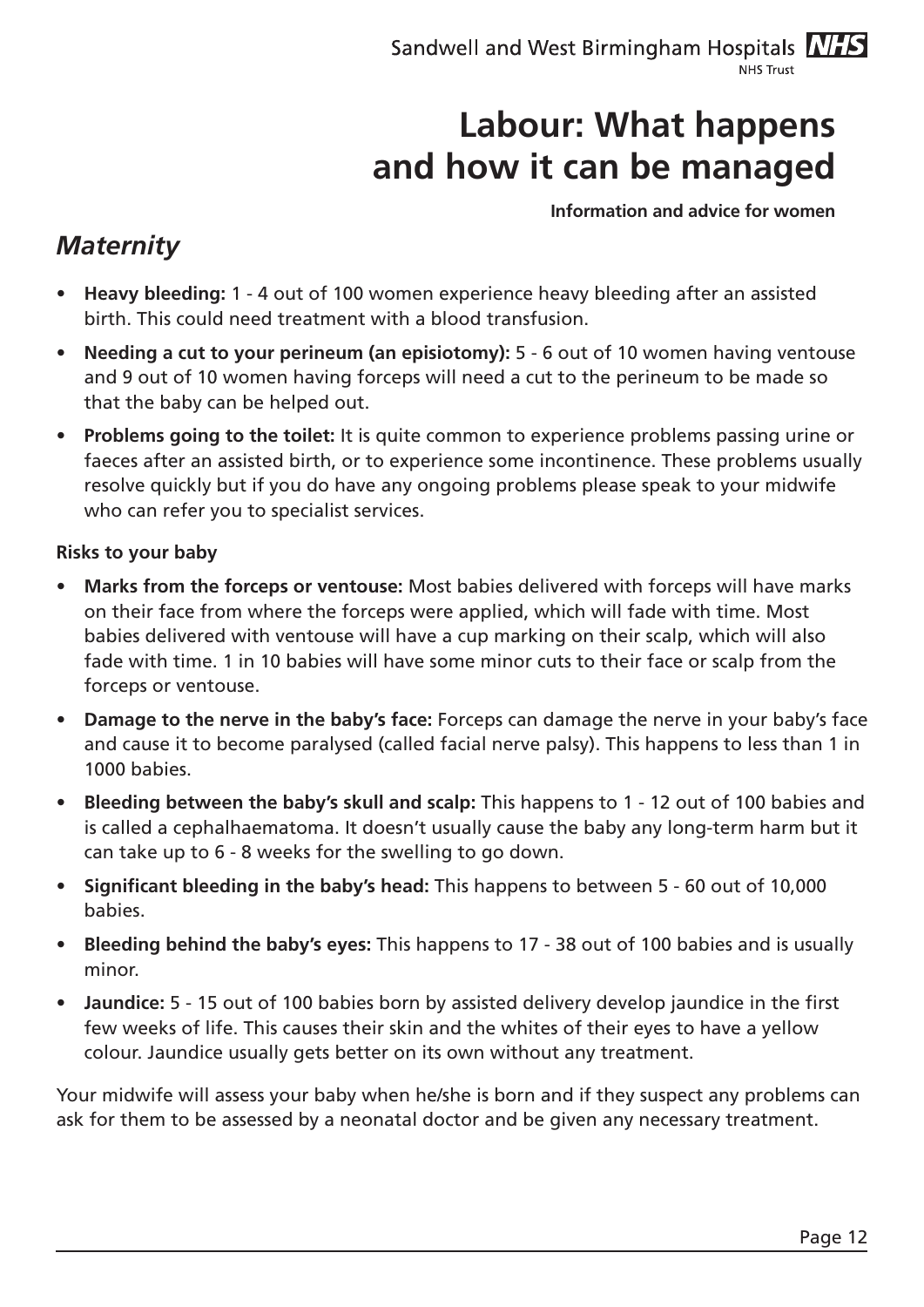**Information and advice for women**

### *Maternity*

#### **Emergency caesarean section**

An emergency caesarean section is an operation where an opening is made through your tummy and womb and your baby is removed through it. You might need to have an emergency caesarean section if an assisted vaginal birth hasn't been successful, or if there is concern about your condition or your baby's heartbeat and your baby needs to be delivered quickly. If you are offered an emergency caesarean section it is because your midwife and doctor have decided this is the safest option for you and your baby.

An emergency caesarean can be performed with an epidural so you will be awake, and your birth partner will be able to stay with you. However there are some situations where it has to be done under general anaesthetic so you will be asleep; in this case your partner will not be able to stay with you.

For more information about having a caesarean section please see the 'Giving birth by caesarean section' leaflet which explains the benefits and risks of this.

#### **What are the risks of declining an assisted vaginal birth or emergency caesarean?**

If your doctor and midwife think an assisted birth or emergency caesarean section is necessary but you choose not to have it, there is a risk you could experience damage to your bladder and pelvic floor muscles. This could lead to incontinence. It could also cause worse damage to your perineum (the area between your anus and vagina) and problems with having sex.

The risk to your baby is that their head is impacted (kept squashed) in your vagina and they are unable to get enough oxygen. This can be very serious and could cause brain damage such as cerebral palsy.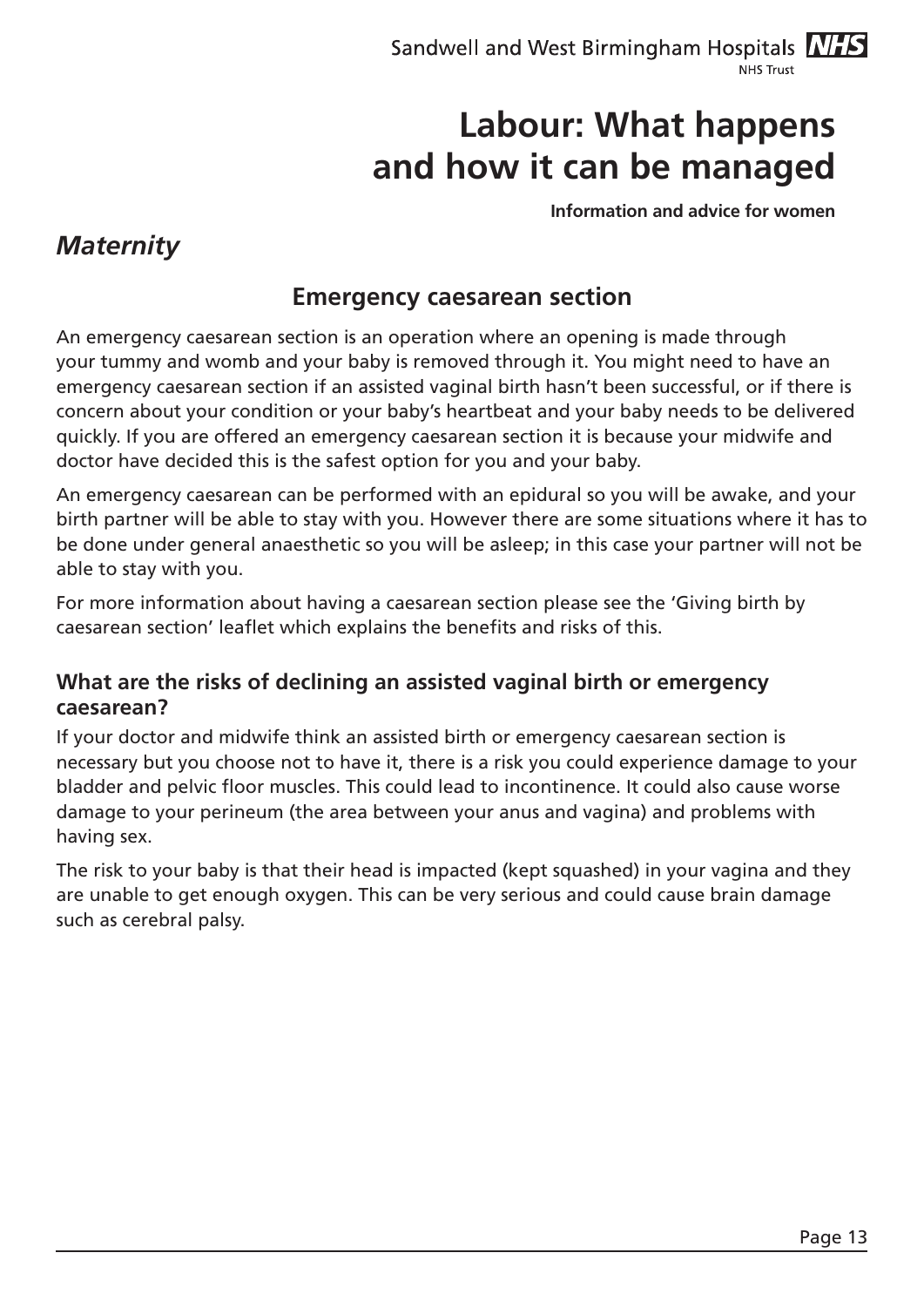**Information and advice for women**

### *Maternity*

## **Coping with labour: Natural ways of coping with labour**

#### **Preparing for labour**

Many women are able to help themselves to cope with labour by finding out exactly what might happen. If you have any questions after reading this booklet please speak to your community midwife.

#### **Getting into different positions and walking**

Being upright and walking around during the 1st stage of labour can reduce the amount of time you are in this stage and can reduce your need for an epidural. You may find it helpful to rock your pelvis and sway your hips. Finding a comfortable position can also help you feel more in control. Sitting, squatting, bouncing or leaning on a birth ball may help you to get more comfortable.

#### **Support during labour**

Most women find that if they have the support of a caring person during their labour they cope much better and are more likely to have a normal birth. This person can be a midwife, your mother, partner, friend or a doula (a privately hired birth support partner).

Your birth partner can help you by:

- Supporting you to get into more comfortable positions
- • Giving you a massage
- Making sure you drink lots of cold water and eat snacks
- • Offering you a cool flannel when you get hot
- • Giving you emotional support and encouragement.

#### **Relaxation**

Staying relaxed during labour can:

- Relieve some of your pain.
- Help you have a good birth experience.
- Help you conserve your energy for when you need to push.
- Reduce your chance of needing an assisted birth.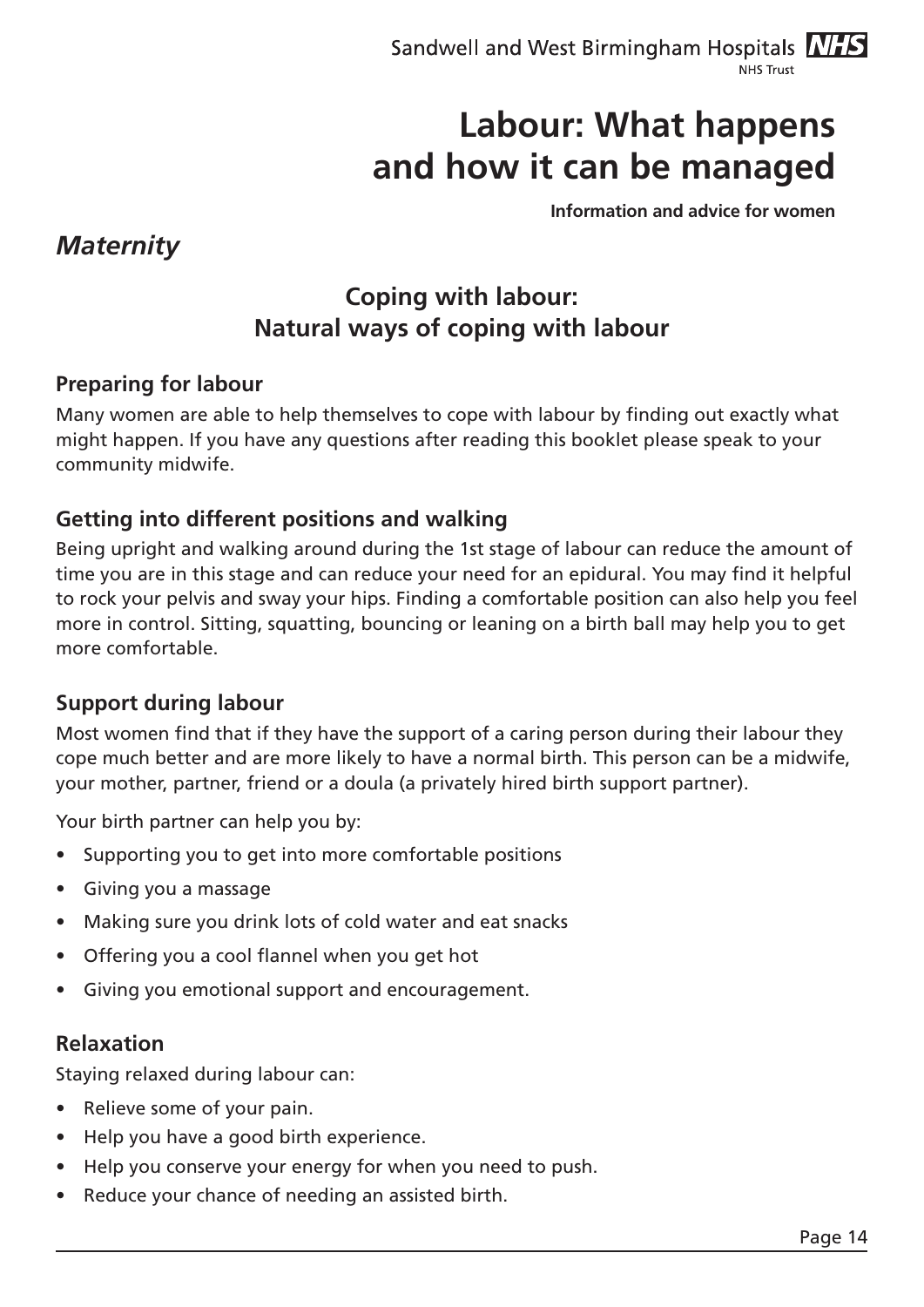**Information and advice for women**

## *Maternity*

#### **Breathing in and out slowly**

Focusing on your breathing can help you to relax and stay calm. Close your eyes, take a slow, deep breath in, and slowly breathe out. Pause slightly before you take the next breath in. Try to keep your breathing at a steady pace.

#### **Massage**

Having a massage from your birth partner or midwife can help to reduce your pain and make you feel more relaxed. This is because a massage will stimulate your body to release endorphins, which are natural pain-killing and mood-lifting substances.

#### **Aromatherapy**

Using aromatherapy oils and massage during labour can help you feel more relaxed. Our midwives can help you use aromatherapy oils during labour; ask your midwife for more information.

#### **Hypnobirthing**

Hypnobirthing is a way of preparing your mind and body to go into a relaxed but focussed state during labour. Hypnobirthing courses are run in lots of areas; ask your midwife for more information.

#### **Using a birthing pool**

Using a birthing pool has become a popular way for women to cope during labour and birth. Women whose pregnancies have been assessed as 'low risk' can use the birthing pool during labour and birth.

Birthing pools are available in the delivery suite at City Hospital and the Serenity and Halcyon birth centres. You can also use a birthing pool if you are giving birth at home, but will need to hire a pool.

You can use a birthing pool when you are in the active stages of labour (when your cervix is at least 4cm dilated and you are having regular contractions). Your midwife will prepare the pool for you and you can then get in. The water should be as high as your chest and the temperature should be comfortable for you. Your midwife will make sure the temperature of the water stays comfortable for you and will be with you at all times when you are in the pool.

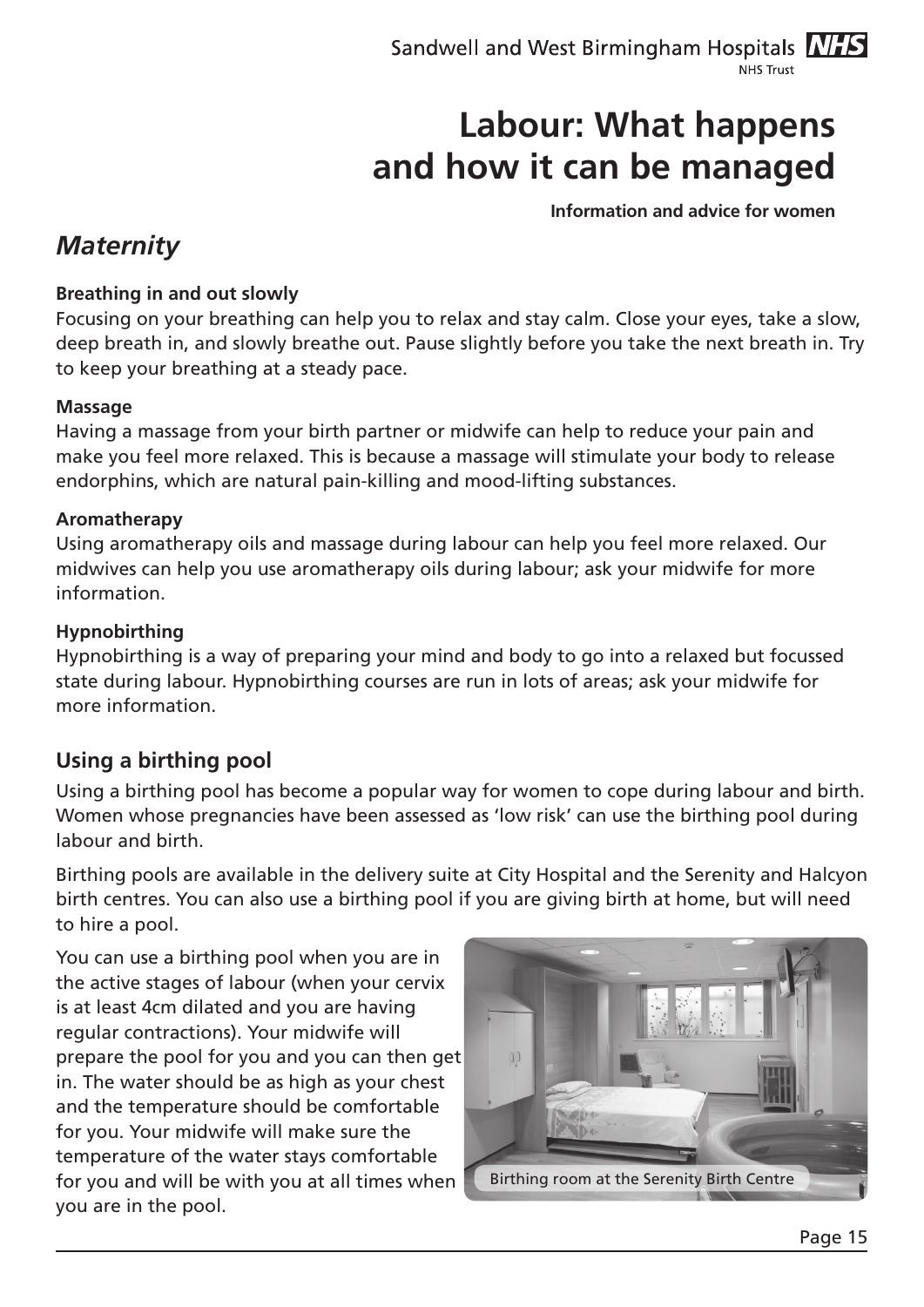#### **Information and advice for women**

### *Maternity*

Your midwife can examine you internally whilst you are in the water and can listen to your baby's heartbeat using a waterproof stethoscope. He/she will listen to their heartbeat every 15 minutes during the first stage of labour and every 5 minutes in the second stage. If your midwife thinks there may be a problem with your labour he/she will ask you to get out of the pool. You can also get out of the pool whenever you want to and should get out to pass urine.

If you want to give birth to your baby in the water, when you are ready to push your baby out you will need to keep your bottom in the water so that your baby does not inhale water.

#### **What are the benefits of using a birthing pool?**

Being in a birthing pool during labour and birth:

- helps to relieve pain and reduces your need for other pain relief
- helps you to relax
- supports your body
- helps you to feel more in control

Another benefit is that you can also use gas an air while you are in the pool.

#### **What are the risks of using a birthing pool?**

- For some women the water does not give enough pain relief.
- If you get into the pool too early your labour can slow down.
- Sometimes women forget to drink whilst in the birth pool which can cause them to become dehydrated.
- If your bottom is not fully in the water at the time of birth then your baby could inhale some of the water when he/she is born.
- After the birth your baby can get cold if the water is too cool.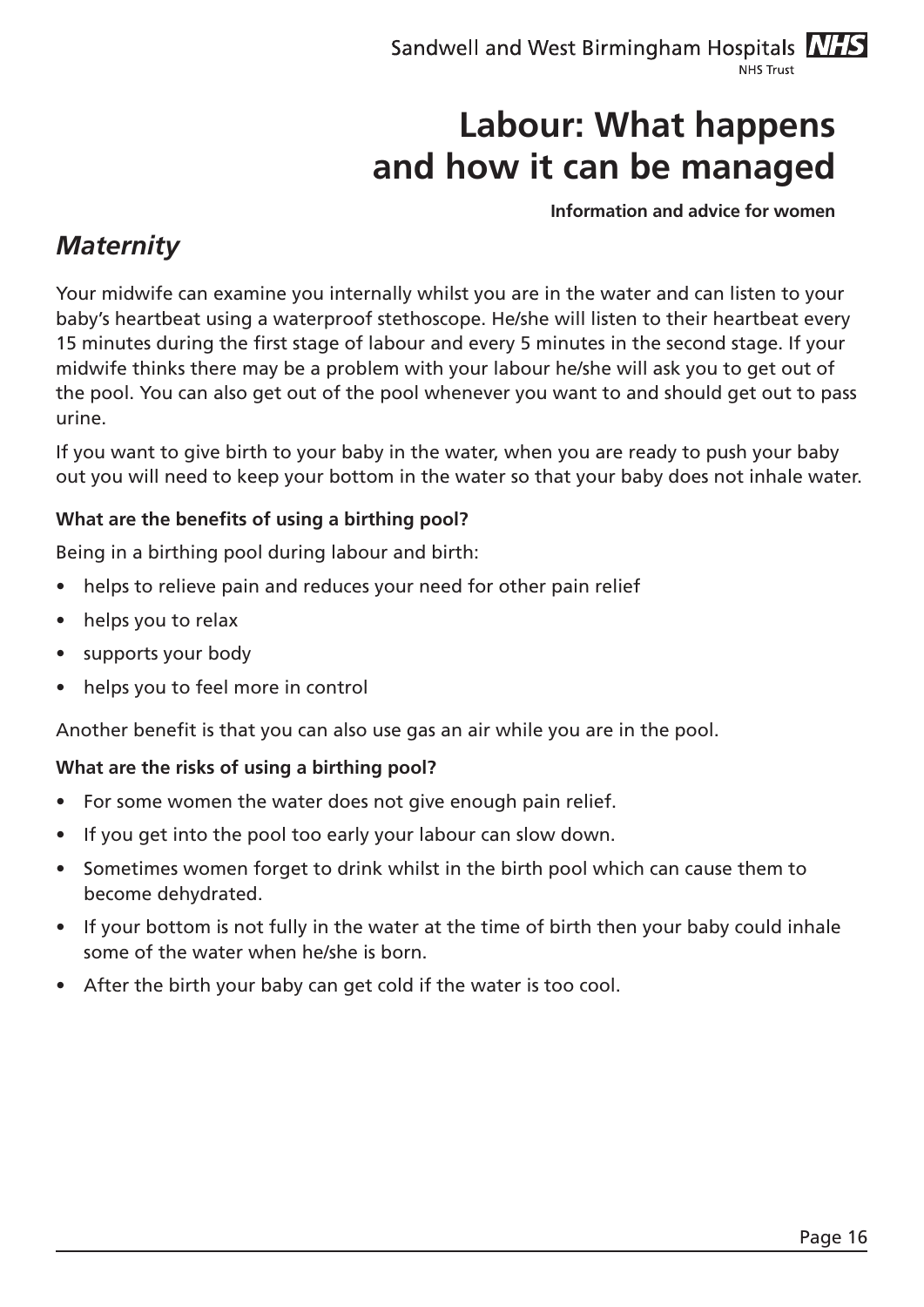**Information and advice for women**

### *Maternity*

## **Coping with labour: Pain relief equipment**

#### **Transcutaneous Electrical Nerve Stimulation - TENS**

A TENS machine is a small box that has 4 wires coming out of it, with sticky pads on the end. You stick 2 of the pads on your back either side of your spine, at about bra-strap level. Stick the other 2 either side of your spine, lower down your back, just above your bottom. You can then clip the TENS box onto your clothing and switch it on. The box will give out little electric pulses which can help to relieve pain.

If you wish to use TENS you will need to hire a TENS machine from a local pharmacy or chemist. Follow the instructions that come with your TENS machine.

You can use TENS at home, on the delivery suite and at the Serenity and Halcyon birth centres.

#### **What are the benefits of TENS?**

- TENS can increase your own pain-relief hormones and so helps you to cope with labour. It is usually helpful in the latent phase of labour.
- You can adjust the frequency and strength of the electrical impulses.
- There's a boost button for you to hold in your hand and press when you want maximum output from the machine to help you with a difficult contraction.
- You can move around while wearing the TENS machine.

#### **What are the risks of TENS?**

There are no risks in using TENS for labour, however if you have a pacemaker TENS is not suitable for you as the electrical impulses could affect your pacemaker.

A disadvantage of TENS is that some women do not feel any pain relief from it, and it does not provide pain relief in the active stages of labour.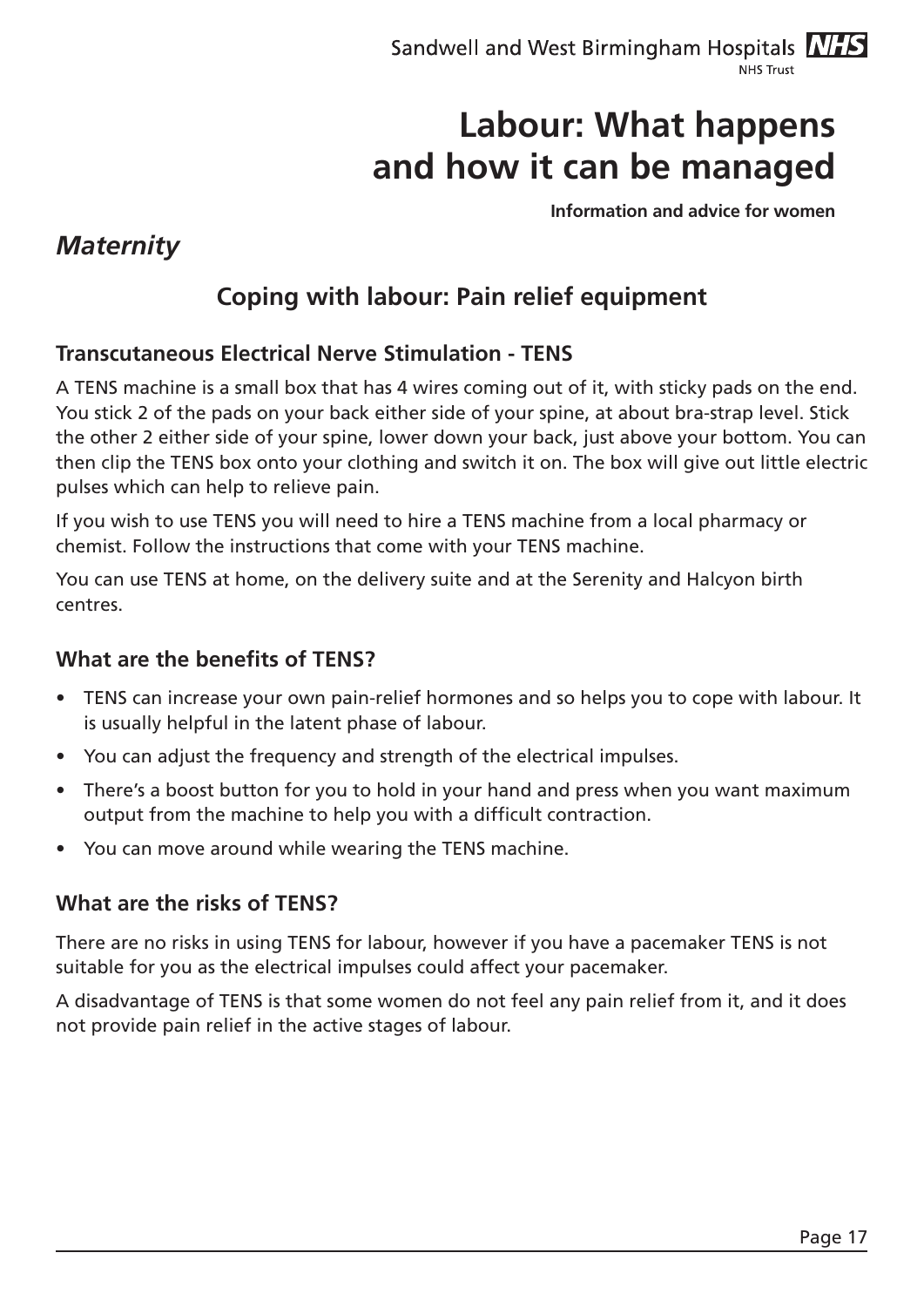**Information and advice for women**

### *Maternity*

## **Coping with labour: Gas and air**

#### **Gas and air (Entonox)**

Gas and air, also called Entonox, is a mixture of oxygen and nitrous oxide which can be used for pain relief during labour. The gas and air comes out of a mouthpiece that you put between your teeth or lips. The gas and air will come out of the mouthpiece when you breathe in deeply.

You can use gas and air at a homebirth, on the delivery suite and in the Serenity and Halcyon birth centres.

#### **What are the benefits of gas and air?**

- Gas and air can help to relieve some of your pain.
- You have control over how much gas and air you use, and when to use it.
- You can use it at the same time as other methods of pain relief.
- You can be upright and move around while using it.
- You can use it in the birthing pool if you wish.
- It does not harm your baby.
- You can use it throughout labour.

#### **What are the risks of gas and air?**

- It only gives limited pain-relief.
- It can make you feel sick and light-headed.
- It can give you a dry mouth and you could become dehydrated if you do not have enough to drink.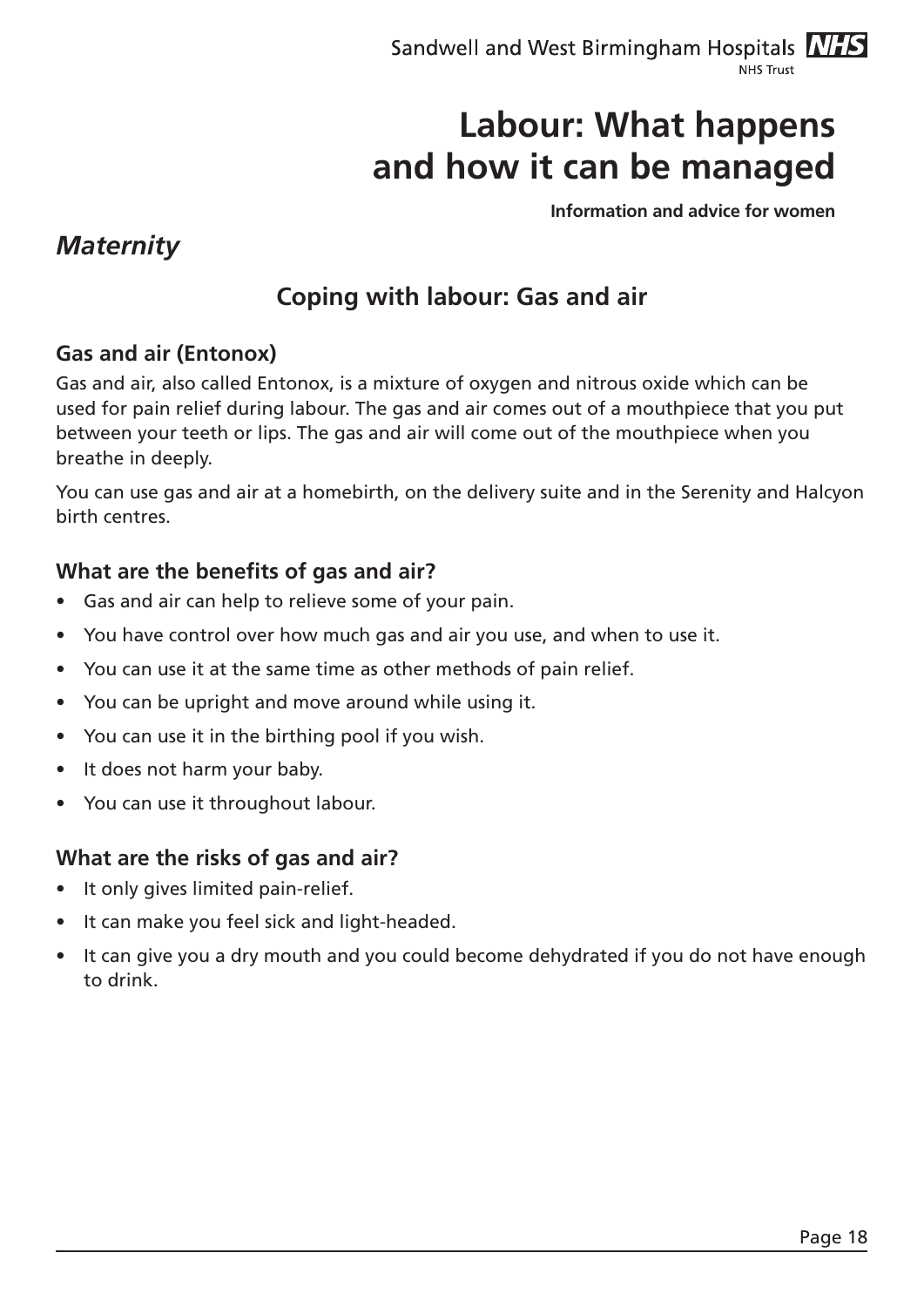**Information and advice for women**

### *Maternity*

## **Coping with labour: Pain-relieving medicines**

#### **Pethidine and diamorphine injections**

Pethidine and diamorphine are opiate medicines (made from the poppy plant, similar to morphine) which can be given by injection to help relieve your pain. Your midwife can give these injections at a homebirth, in one of the birth centres and in the delivery suite at City Hospital.

It takes about 20 minutes for them to take effect and the effects last for up to 4 hours. They can be used from when you are established in labour (the 1st stage) up until your baby is born.

Your midwife will also give you an anti-sickness injection when they give pethidine or diamorphine, and will ask you to lie down after having the injections so he/she can monitor the effects on you and your baby.

#### **What are the benefits of pethidine and diamorphine injections?**

The benefit of pethidine injections is that they provide some limited pain relief from labour and can help you relax.

The benefit of diamorphine injections is that they provide stronger pain relief during labour. These injections can help if your labour is long and difficult and may help you to sleep during early labour.

#### **What are the risks of pethidine and diamorphine injections?**

- They make you feel drowsy or drunk.
- They can make you feel sick, so you will also be given an anti-sickness injection with pethidine or diamorphine to reduce this.
- They can make your baby drowsy.
- Your baby may have difficulty feeding for up to 48 hours.
- Some of the medication passes through the placenta to your baby. If you have the injections when you are close to giving birth your baby may have difficulty breathing when he/she is born and may need to be given an antidote to reverse the effects.
- You will not be able to use the birthing pool for 2 hours after having the injection.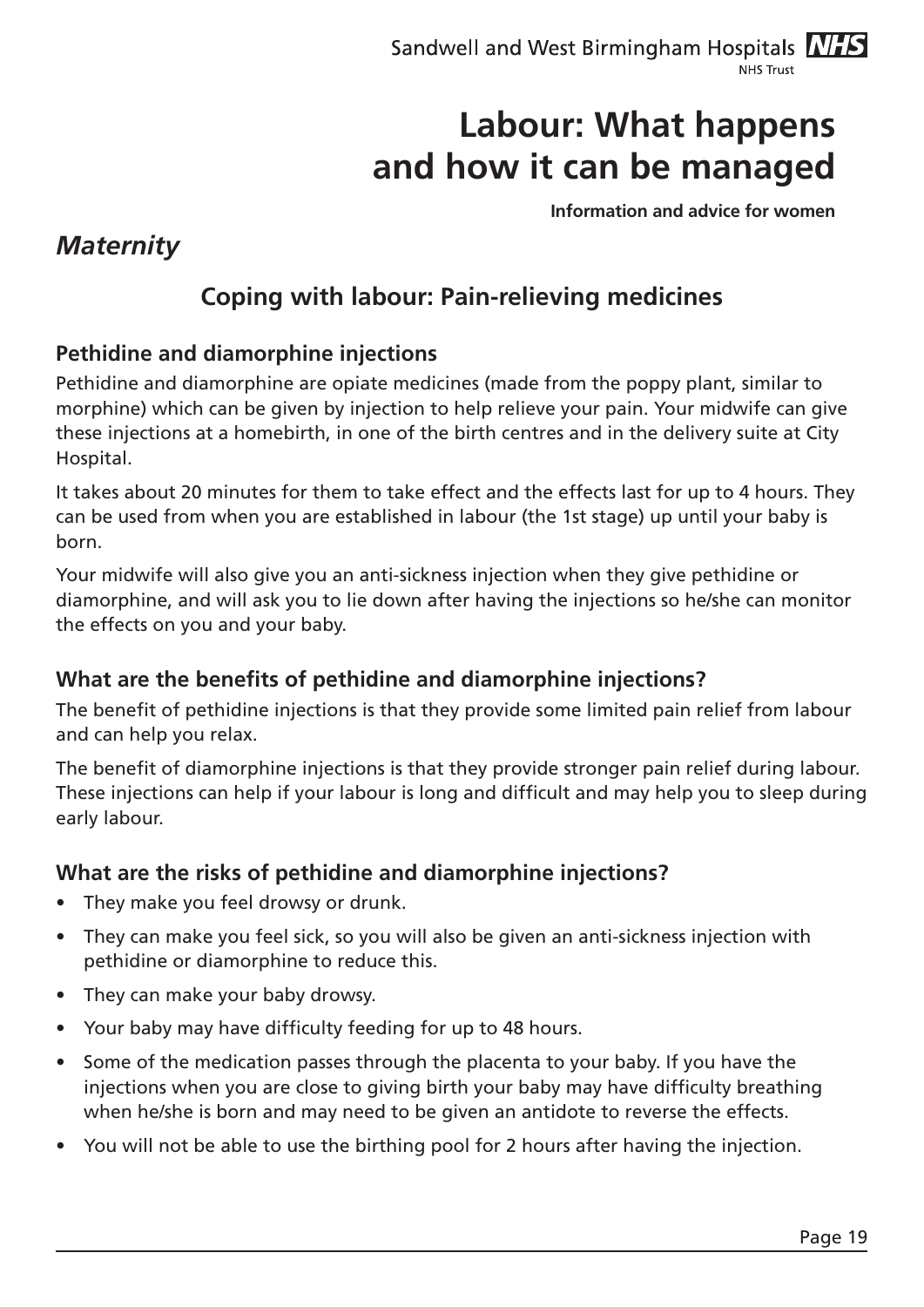**Information and advice for women**

### *Maternity*

## **Coping with labour: epidural**

#### **What is an epidural ?**

An epidural is an injection into the small of your back that numbs the lower part of your tummy, your legs and your feet. A thin, hollow needle will be inserted between the bones of your spine, a fine tube is passed through the needle and the needle will then be removed. The tube is then taped up your back and over your shoulder and the pain-relieving medicine (local anaesthetic) is injected into the tube. Your midwife can then 'top-up' your epidural when you need more pain relief.

Sometimes the tube is attached to a small pump, which allows you to control how much local anaesthetic you have, or releases a small dose of the anaesthetic every few minutes.

If you have an epidural you will need to stay on the bed as your legs and feet will be numb. You will also have a catheter (tube) inserted into your bladder to empty urine as you won't be able to do this. You will also need to have a drip in your arm to give you fluids. Your heartbeat and your baby's heartbeat will need to be monitored continuously.

An epidural can only be used on the delivery suite and when you are in the active stages of labour. If you are at home or in one of the birth centres and you decide you want an epidural, you will need to be transferred to the delivery suite at City Hospital.

#### **What are the benefits of an epidural?**

- An epidural usually gives a high level of pain relief and you won't feel your contractions. This can help if your labour is long and you are finding it hard to manage the pain.
- The pain-relieving effects start to work within 10 15 minutes and last as long as you need because you can have regular doses to top up the pain-relief.
- It can allow you to rest during labour.
- There is less acid in baby's blood at birth which means that the baby is less likely to have been in any distress.
- If there is a problem, you can have a caesarean section without needing to be put to sleep with a general anaesthetic.
- Babies whose mothers have an epidural usually have less acid in their blood when they are born. This means the baby is less likely to have been in any distress.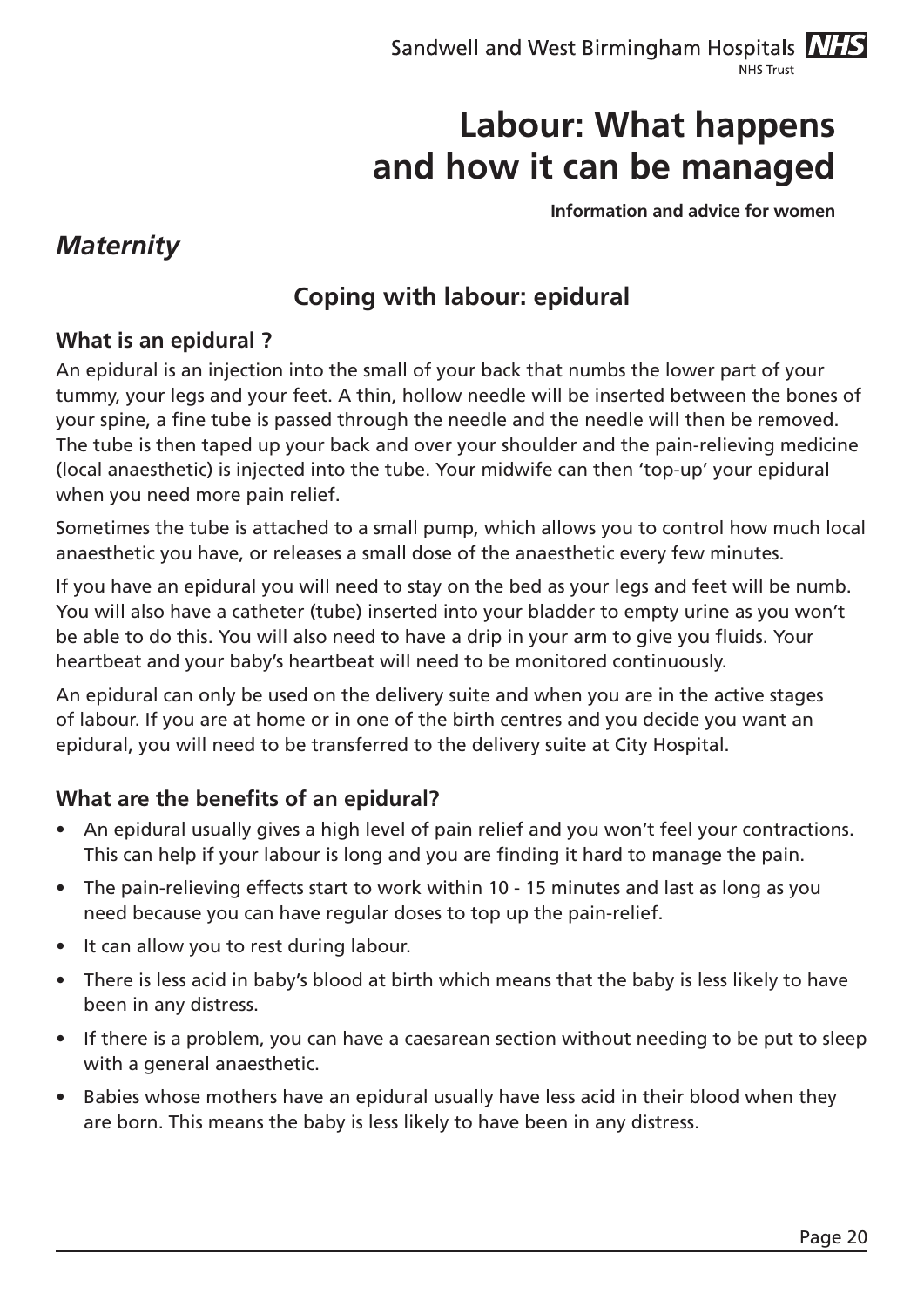**Information and advice for women**

### *Maternity*

#### **What are the risks of an epidural?**

- 5 out of 100 epidurals do not give enough pain relief from labour.
- Having an epidural can slow down the second stage of your labour and you may need a hormone drip (oxytocin) to strengthen the contractions.
- Spinal fluid leaks out from the epidural site in 1 out 100 women. This is called a dural tap. It can cause you to experience headaches, sickness and pain.
- 14 16 out of 100 women who have an epidural need help to deliver their baby, either with forceps or a ventouse.
- • You may develop a fever (high temperature).
- The epidural can make you feel itchy.
- An epidural can cause your blood pressure to become low, so you will need to have fluids given through a drip in your arm to prevent this.
- The medication in the epidural can cross the placenta to your baby. If you have a high dose of medication in your epidural this can cause your baby to have breathing problems and be drowsy when he/she is born.

#### **Where to get more information**

If you are having your first baby you may be able to attend a parent education or 'Active Birth' session where midwives will give you advice about what happens during labour and how you can cope. If you would like to attend one of these sessions please speak to your community midwife.

It is important to remember that labour and birth for each woman will vary. If you have any questions about labour and giving birth or have any worries, please speak to your community midwife or contact the antenatal clinic.

You can also find more information about pregnancy and childbirth on the maternity pages of our websites *www.swbh.nhs.uk* and *www.swbhengage.com*.